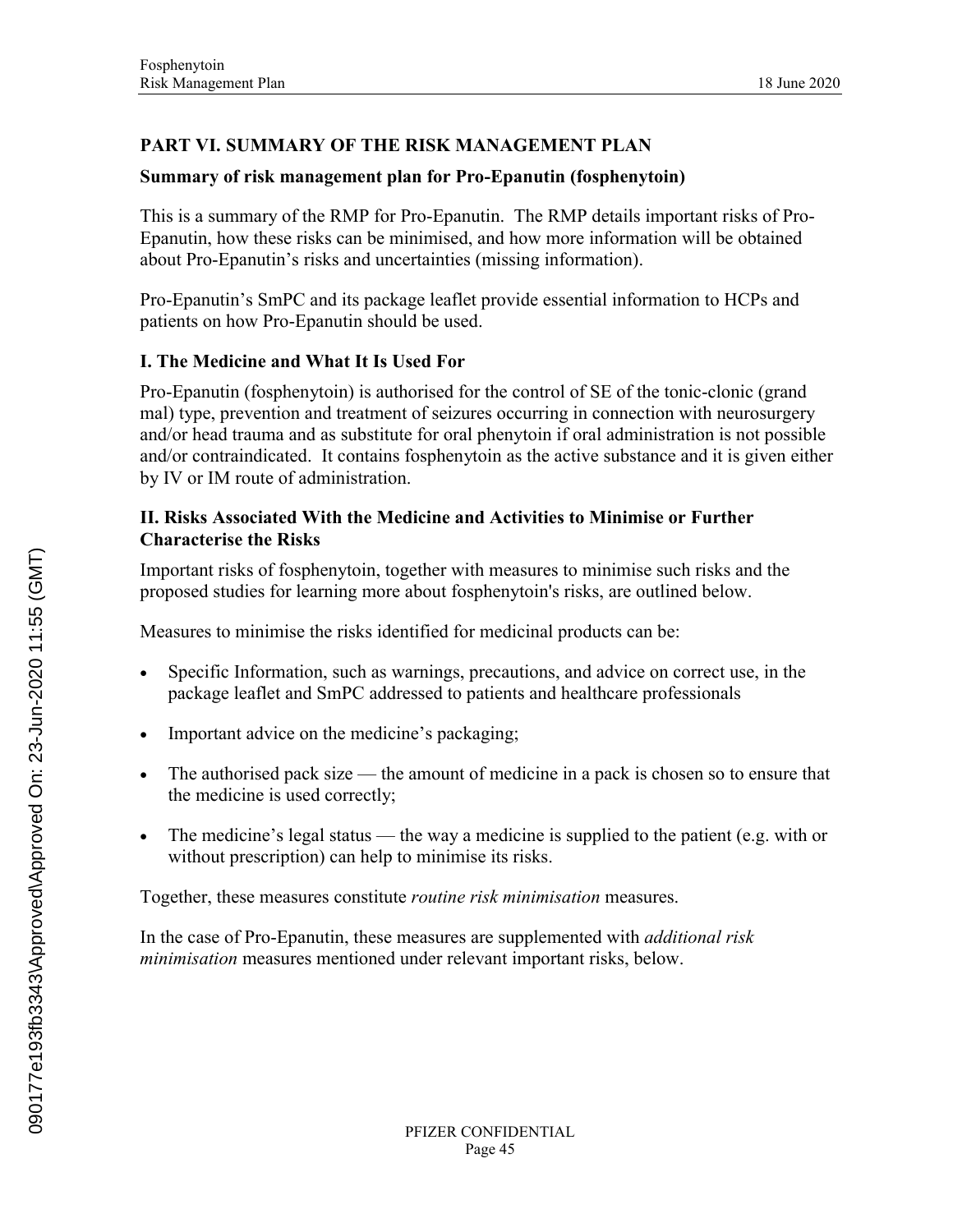Additional risk minimisation measures to minimise the risks identified for Pro-Epanutin include:

### **Dosing Aids (adult and pediatric) (leaflet/wall-chart)**

- Ensure that HCPs are aware of the issue of medication errors with fosphenytoin as well as updates to the SmPC to address this issue.
- Provide a simplified guide for the calculation of fosphenytoin dosing and determination of rate of administration
- To improve understanding of the approved age range (5 years and older) for use of fosphenytoin in children.

### **II.A List of Important Risks and Missing Information**

Important risks of fosphenytoin are risks that need special risk management activities to further investigate or minimise the risk, so that the medicinal product can be safely administered. Important risks can be regarded as identified or potential. Identified risks are concerns for which there is sufficient proof of a link with the use of fosphenytoin. Potential risks are concerns for which an association with the use of this medicine is possible based on available data, but this association has not been established yet and needs further evaluation. Missing information refers to information on the safety of the medicinal product that is currently missing and needs to be collected (e.g. on the long-term use of the medicine);

|  | Table 14. List of important risks and missing information |
|--|-----------------------------------------------------------|
|  |                                                           |

| <b>Medication Errors</b>                           |
|----------------------------------------------------|
| Off-label use in children less than 5 years of age |
| None                                               |
| None                                               |
|                                                    |

### **II.B Summary of Important Risks**

#### **Table 15. Important Identified Risk - Medication Errors**

| Evidence for linking the<br>risk to the medicine | Postmarketing safety database.<br>The relationship between fosphenytoin administration and hemodynamically<br>٠<br>unstable cardiac arrhythmias <sup><math>54</math></sup> has been reported in the postmarketing setting<br>following IV administration at high doses and high rates of administration.<br>Continuous monitoring of electrocardiogram, blood pressure and respiratory |
|--------------------------------------------------|----------------------------------------------------------------------------------------------------------------------------------------------------------------------------------------------------------------------------------------------------------------------------------------------------------------------------------------------------------------------------------------|
|                                                  | function for the duration of the infusion is essential. <sup>55</sup>                                                                                                                                                                                                                                                                                                                  |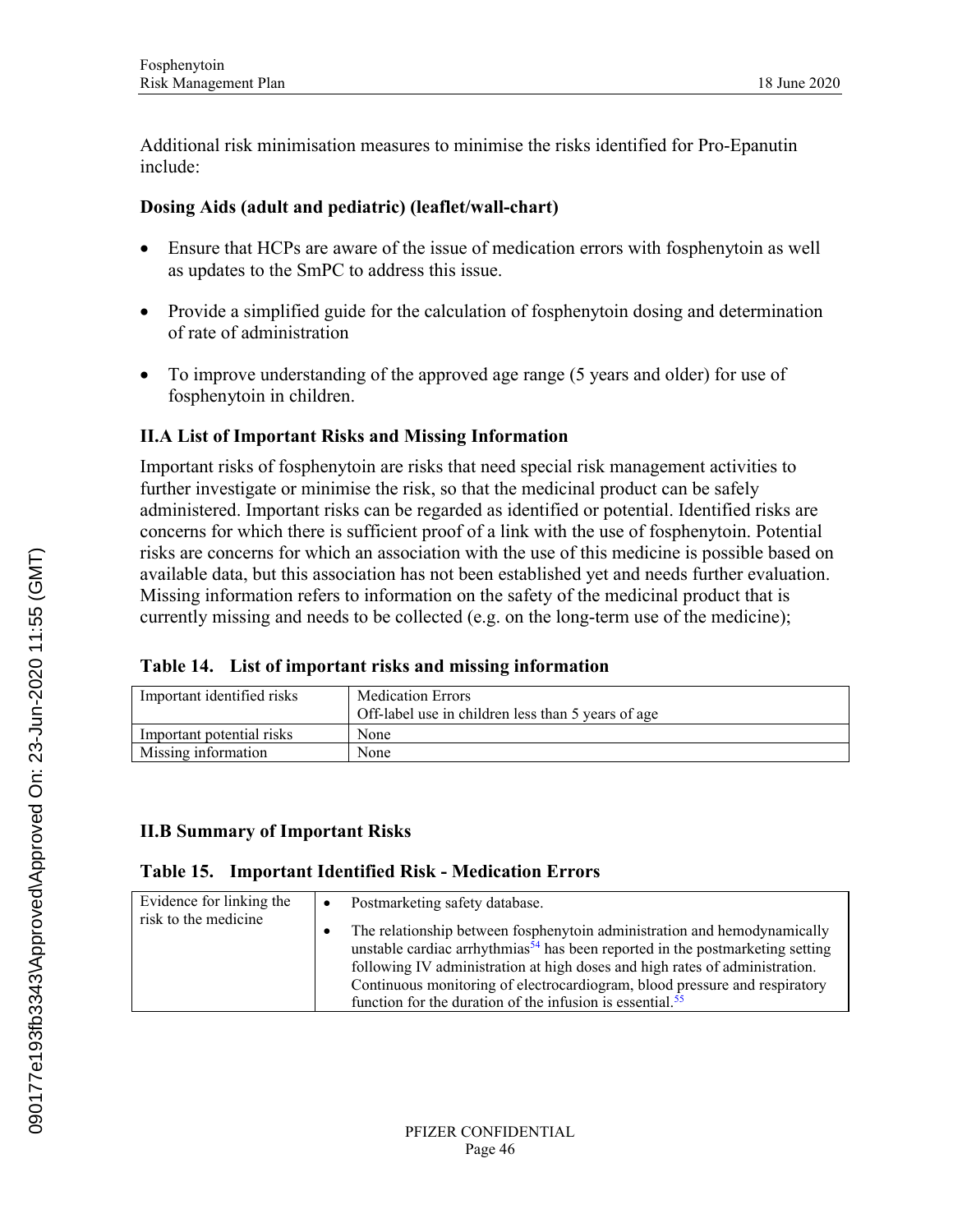| Risk factors and risk<br>groups | Risk factors include complex dosing and administration instructions,<br>$\bullet$<br>complex/unclear vial and package labelling, unclear prescribing information,<br>and the use of fosphenytoin in emergency settings.                                                                                              |  |
|---------------------------------|----------------------------------------------------------------------------------------------------------------------------------------------------------------------------------------------------------------------------------------------------------------------------------------------------------------------|--|
|                                 | Risk groups include children, who may be more vulnerable to medication<br>errors leading to overdose because fewer vials are needed for significant<br>overdoses (and the smaller number of vials may be less likely to prompt a re-<br>check of the dose).                                                          |  |
| Risk minimisation               | Routine risk communication:                                                                                                                                                                                                                                                                                          |  |
| measures                        | EU-SmPC Section 4.1, Therapeutic indications                                                                                                                                                                                                                                                                         |  |
|                                 | EU-SmPC Section 4.2, Posology and method of administration                                                                                                                                                                                                                                                           |  |
|                                 | EU-SmPC Section 4.4 Special warnings and precautions for use                                                                                                                                                                                                                                                         |  |
|                                 | EU-SmPC Section 4.9 Overdose                                                                                                                                                                                                                                                                                         |  |
|                                 | Sections of the Patient Information Leaflet                                                                                                                                                                                                                                                                          |  |
|                                 | Sections of the Vial Label and Carton.                                                                                                                                                                                                                                                                               |  |
|                                 | Routine risk minimisation activities recommending specific clinical measures to<br>address the risk:                                                                                                                                                                                                                 |  |
|                                 | Important information to help prevent medication errors of fosphenytoin are<br>included in SmPC Section 4.1.                                                                                                                                                                                                         |  |
|                                 | Posology and method of administration for medication errors of fosphenytoin is<br>included in SmPC Section 4.2.                                                                                                                                                                                                      |  |
|                                 | Special warnings and precautions for medication errors of fosphenytoin is<br>included in SmPC Section 4.4.                                                                                                                                                                                                           |  |
|                                 | Overdose for medication errors of fosphenytoin is included in SmPC Section 4.9.                                                                                                                                                                                                                                      |  |
|                                 | The sections of the Vial Label and Carton for medication errors of fosphenytoin<br>were updated.                                                                                                                                                                                                                     |  |
|                                 | Additional risk minimisation measures:                                                                                                                                                                                                                                                                               |  |
|                                 | <b>Direct Healthcare Professional Communication</b>                                                                                                                                                                                                                                                                  |  |
|                                 | A DHPC was distributed to HCPs and regulatory agencies in the EEA to ensure<br>awareness of the risk of medication errors with fosphenytoin.                                                                                                                                                                         |  |
|                                 | Dosing Aid (leaflet/wall-chart)                                                                                                                                                                                                                                                                                      |  |
|                                 | A Dosing Aid has been developed and distributed to HCPs, regulatory agencies,<br>and implemented in product packaging (carton) in the EEA with the intention to<br>reduce medication error risk and to optimize its ability to provide useful<br>information to HCPs involved in the administration of fosphenytoin. |  |
| Additional                      | Not applicable                                                                                                                                                                                                                                                                                                       |  |
| pharmacovigilance<br>activities |                                                                                                                                                                                                                                                                                                                      |  |

**Table 15. Important Identified Risk - Medication Errors**

EEA = European Economic Area; DHPC = Direct Healthcare Professional Communication; EU = European Union; HCP = Healthcare Professional; SmPC = Summary of Product Characteristics.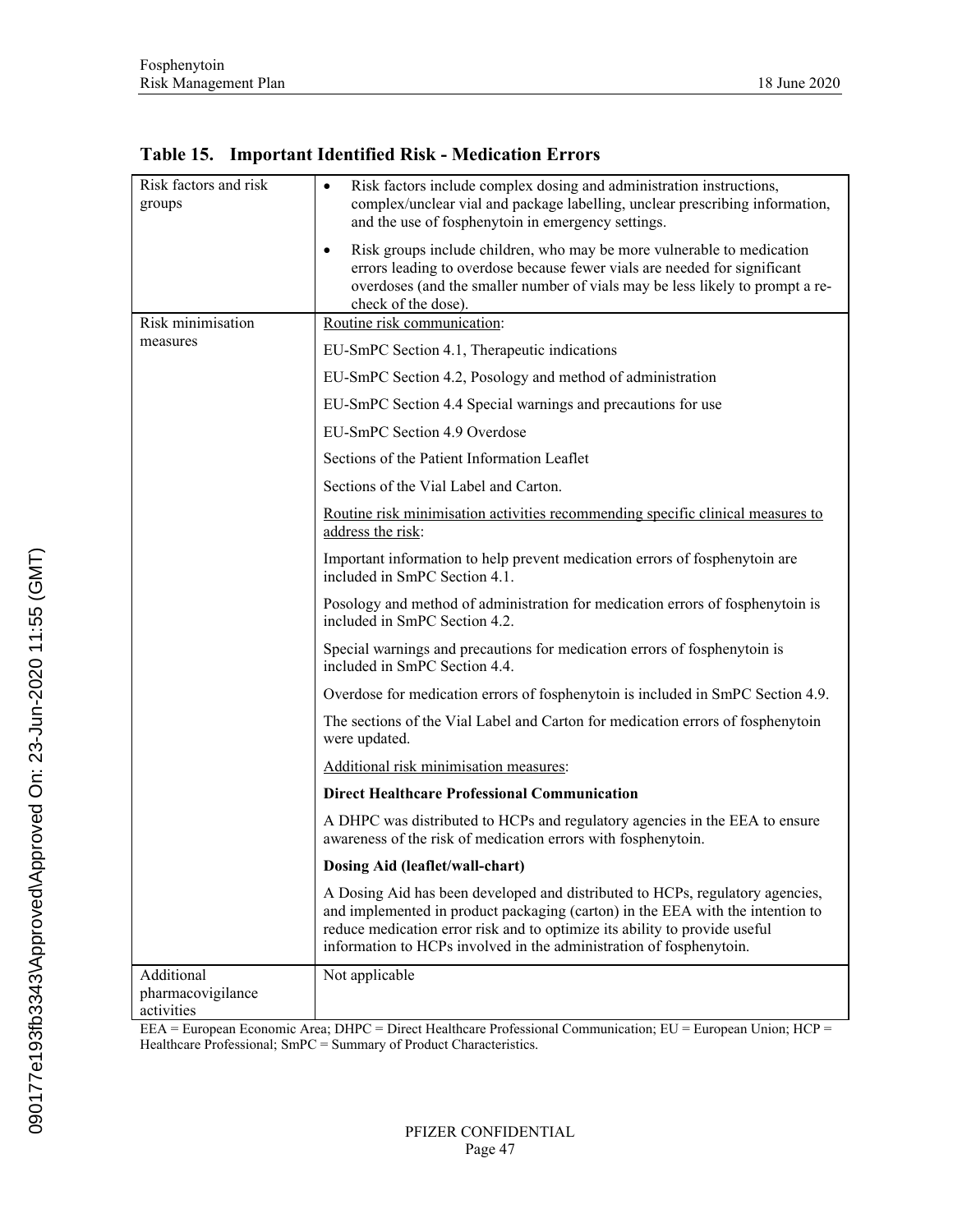| Evidence for linking the<br>risk to the medicine | Postmarketing safety database.                                                                                                                                                                                                                                                                                       |
|--------------------------------------------------|----------------------------------------------------------------------------------------------------------------------------------------------------------------------------------------------------------------------------------------------------------------------------------------------------------------------|
| Risk factors and risk<br>groups                  | Risk factors: Lack of effective medication alternatives for the treatment of<br>epilepsy and status epilepticus in children less than 5 years of age. Lack of HCP<br>awareness that fosphenytoin is not approved for use in children less than 5 years of<br>age.                                                    |
|                                                  | Risk Groups: Paediatric patients less than 5 years of age.                                                                                                                                                                                                                                                           |
| Risk minimisation                                | Routine risk communication:                                                                                                                                                                                                                                                                                          |
| measures                                         | EU-SmPC Section 4.1, Therapeutic indications                                                                                                                                                                                                                                                                         |
|                                                  | EU-SmPC Section 4.2, Posology and method of administration                                                                                                                                                                                                                                                           |
|                                                  | EU-SmPC Section 4.4 Special warnings and precautions for use                                                                                                                                                                                                                                                         |
|                                                  | Sections of the Patient Information Leaflet                                                                                                                                                                                                                                                                          |
|                                                  | Routine risk minimisation activities recommending specific clinical measures to<br>address the risk:                                                                                                                                                                                                                 |
|                                                  | Important information to help prevent off-label use in children less than 5 years of<br>age of fosphenytoin are included in SmPC Section 4.1.                                                                                                                                                                        |
|                                                  | Posology and method of administration for off-label use in children less than 5<br>years of age of fosphenytoin is included in SmPC Section 4.2.                                                                                                                                                                     |
|                                                  | Special warnings and precautions for off-label use in children less than 5 years of<br>age of fosphenytoin is included in SmPC Section 4.4.                                                                                                                                                                          |
|                                                  | Additional risk minimisation measures:                                                                                                                                                                                                                                                                               |
|                                                  | <b>Direct Healthcare Professional Communication</b>                                                                                                                                                                                                                                                                  |
|                                                  | A DHPC was distributed to HCPs and regulatory agencies in the EEA to ensure<br>awareness of the risk of medication errors with fosphenytoin.                                                                                                                                                                         |
|                                                  | Dosing Aid (leaflet/wall-chart)                                                                                                                                                                                                                                                                                      |
|                                                  | A Dosing Aid has been developed and distributed to HCPs, regulatory agencies,<br>and implemented in product packaging (carton) in the EEA with the intention to<br>reduce medication error risk and to optimize its ability to provide useful<br>information to HCPs involved in the administration of fosphenytoin. |
| Additional                                       | Not applicable                                                                                                                                                                                                                                                                                                       |
| pharmacovigilance<br>activities                  |                                                                                                                                                                                                                                                                                                                      |

### **Table 16. Important Identified Risk - Off-Label Use in Children Less than 5 Years of Age**

DHPC = Direct Healthcare Professional Communication; EU = European Union; HCP = Healthcare Professional; SmPC = Summary of Product Characteristics.